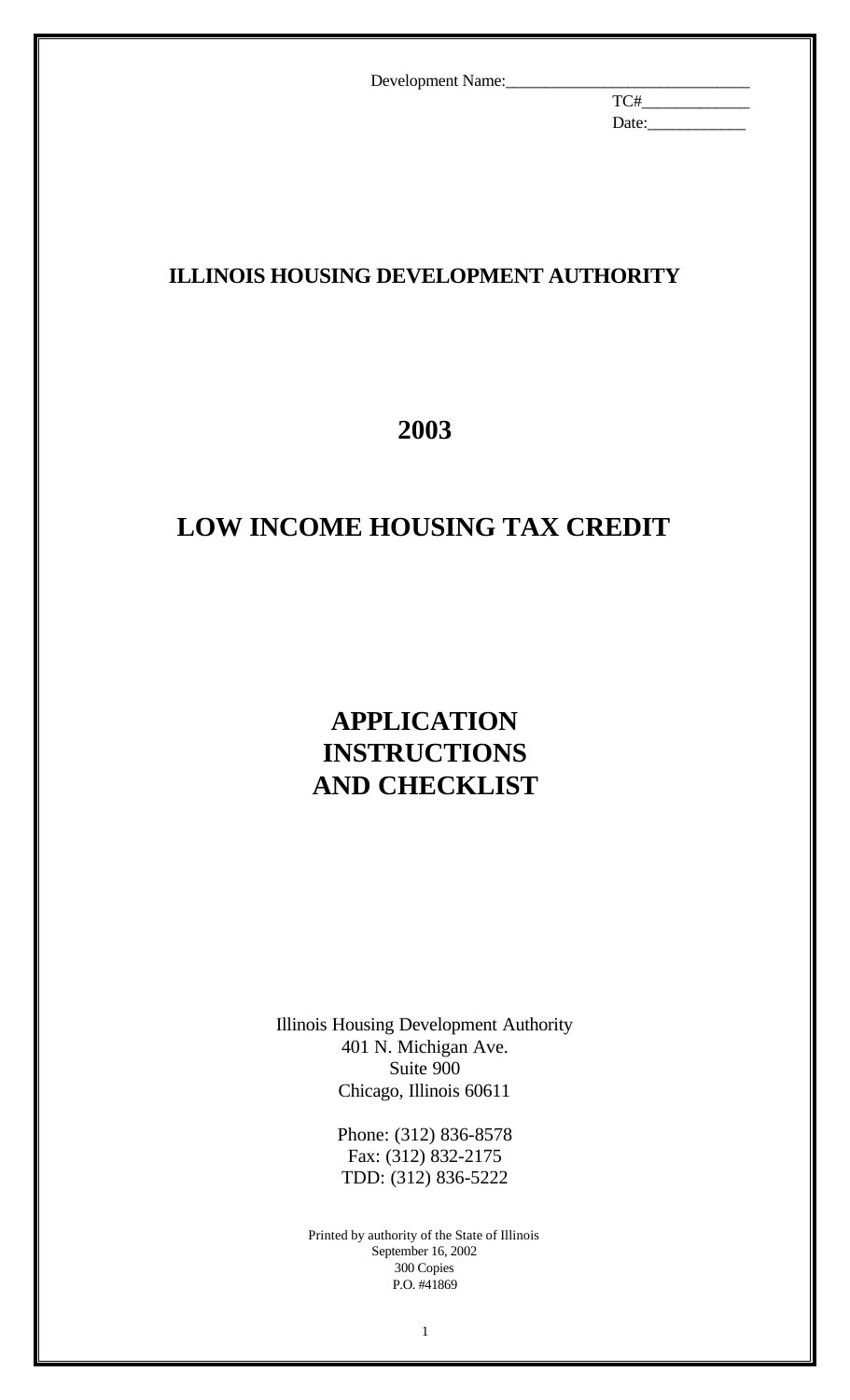TC#\_\_\_\_\_\_\_\_\_\_\_\_\_ Date:\_\_\_\_\_\_\_\_\_\_\_\_

### **CY 2003 TAX CREDIT APPLICATION CHECKLIST**

[Submit only one original of this Application. No additional copies are required.]

**NOTE: The Authority's CY 2003 Qualified Allocation Plan ("QAP") and Information Packet are an integral part of the CY 2003 Tax Credit Application ("Application"). These documents explain the Authority's application and review process (including the scoring system and market and underwriting requirements), reservation and allocation of credits, and compliance monitoring. Please carefully read the QAP and Information Packet prior to submitting your Application for Tax Credits to the Authority.** 

**The following items must be submitted with a completed, signed Tax Credit Application. Mandatory Application Items, including the mandatory site and market study, and physical needs assessment for rehabilitation projects, must be submitted with the Application in order for the Application to be considered by the Authority. Set-Aside Items must be submitted with the Application in order for the Project to be considered under the appropriate Set-Aside. Scoring Items must be submitted with the Application to be considered for points. Please complete this checklist, indicating tab locations and include with application.**

#### **MANDATORY APPLICATION ITEMS** *(Mandatory for ALL applicants)*

Indicate Tab Location on Line

| 1. | Copy of check for application fee (Send actual fee to the Authority's lockbox - see<br>enclosed payment instruction sheet.).                                                                                                                                                                                                                                                                                                                                                                                                                                                                                                   |
|----|--------------------------------------------------------------------------------------------------------------------------------------------------------------------------------------------------------------------------------------------------------------------------------------------------------------------------------------------------------------------------------------------------------------------------------------------------------------------------------------------------------------------------------------------------------------------------------------------------------------------------------|
| 2. | Two copies of the site and market study for the Project (See the QAP for the site and<br>market study requirements.)                                                                                                                                                                                                                                                                                                                                                                                                                                                                                                           |
| 3. | Certificate of limited partnership or valid existence or other organizational documentation<br>verifying that the Project Owner has been formed and is legally valid and existing.                                                                                                                                                                                                                                                                                                                                                                                                                                             |
| 4. | Location map and directions to the Project site from Chicago.                                                                                                                                                                                                                                                                                                                                                                                                                                                                                                                                                                  |
| 5. | Evidence of Site Control in the name of the Project Owner. (Site Control must extend<br>through August 31, 2003) *Assignment to Owner/Limited Partnership if applicable.<br>Deed ____ Option ____ Purchase Contract ____ Other (_____)<br>A legal description for each property in the Project must be contained within or<br>attached to the Site Control documents. In addition, provide a legal description for<br>each property in the Project on a disk in a computer format which is compatible with<br>Microsoft Word.<br>NOTE: The seller identified in the site control document must hold title to the Project site. |
| 6. | Evidence of application(s) for all sources of debt financing, including any assumptions of<br>debt, and grants for the Project. Attach current executed acknowledgment letters.<br>Tax Exempt Bond Projects: In addition, such Owners must also submit<br>evidence of bond volume cap having been obtained and acknowledgment letter(s)<br>from the Project's ______ bond issuer, ______ credit enhancer and/or _____ party<br>at risk on the debt financing.                                                                                                                                                                  |
| 7. | Current Certification of Consistency with a Consolidated Plan (if applicable) (See<br>enclosed memorandum for explanation of how to obtain a Certification of<br>Consistency with a Consolidated Plan.)<br>Consolidated Plan Certification of Consistency (CP) waiver requested. (See QAP)                                                                                                                                                                                                                                                                                                                                     |

### **MANDATORY APPLICATION ITEMS** *(continued)*

 $\mathfrak{D}$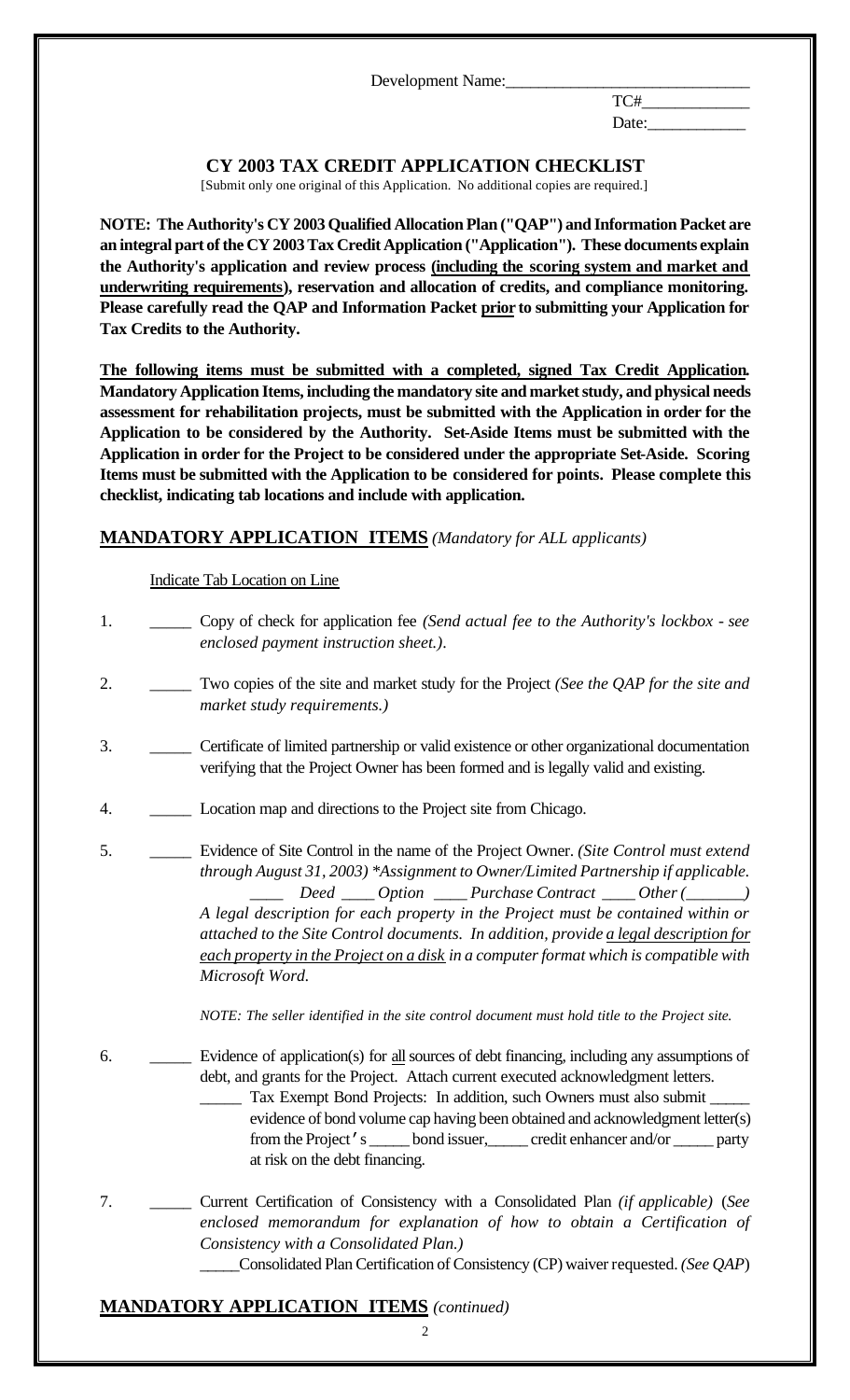$TC#$ Date:\_\_\_\_\_\_\_\_\_\_\_\_

- 8. **\_\_\_\_\_ Public Housing Waiting List Preference Statement: Submit a written statement providing** that the Owner will give preferential treatment to persons whose names are on an appropriate public housing or Housing Choice Voucher (formerly known as Section 8) waiting list(s) maintained by the local public housing authority (the "PHA"). *(See the QAP for detailed requirements.)*
- 9. \_\_\_\_\_ Utility Allowances Utility Allowance information may be provided by HUD, the governing public housing authority, or the appropriate utility company. If a public housing authority is providing the information, it must be located in the same county as the project.
- 10. \_\_\_\_\_ Relocation Plan for displaced tenants. *(if applicable)*
- 11. \_\_\_\_\_ *Acquisition Credits:* Owners requesting acquisition Tax Credits must submit a written attorney's opinion that the Project qualifies for acquisition Tax Credits. *(One week Prior to Board consideration.)*
- 12. \_\_\_\_\_ *Supportive Housing/Assisted Living Facilities*: Attorney's opinion regarding such Project's qualification for Tax Credits may be required *prior to Board consideration*.
- 13. \_\_\_\_\_ *Increase Requests*: \_\_\_\_\_ Fully completed revised Application; \_\_\_\_\_narrative detailing reasons for increase request, identifying specific additional cost items; \_\_\_\_\_letter from a third-party CPA indicating his/her review of the revised development budget giving the revised eligible basis and total project cost; \_\_\_\_\_initial and most recent owner's and general contractor's sworn statements; and \_\_\_\_\_copies of all certificates of occupancy issued as of the date of the Increase request. *(Buildings placed in service in a prior calendar year are ineligible to receive an increase)*.

#### **NONPROFIT SET-ASIDE ITEMS** *(Mandatory if applying under this set-aside)*

- 1. \_\_\_\_\_ Indicate that this is an application under the Nonprofit Set-Aside on page 1 of the Application.
- 2. \_\_\_\_\_ IRS documentation evidencing the participating nonprofit's tax-exempt status.
- 3. \_\_\_\_\_ Articles of Incorporation certified by the **Illinois** Secretary of State indicating that the exempt purposes of the participating nonprofit includes the fostering of low income housing. *(The nonprofit entity must be domiciled in Illinois.)* \_\_\_\_\_ Executed Nonprofit Certification Form. *(Enclosed)*
- 4. \_\_\_\_\_ A letter signed by the participating nonprofit entity and the co-general partner (if applicable) indicating the following:
	- The nonprofit will have a 51% ownership interest in the Project either directly or through a wholly-owned subsidiary.
	- The nonprofit will materially participate in the development and operation of the Project throughout the Compliance Period.
	- The nonprofit is not affiliated with or controlled by any for-profit organization.

#### **PRESERVATION SET-ASIDE ITEMS** *(Mandatory if applying under this set-aside)*

1. \_\_\_\_\_ Indicate that this is an application under the Preservation Set-Aside on page 1 of the Application.

2. Documentation from the appropriate governmental entity indicating the sources and terms

3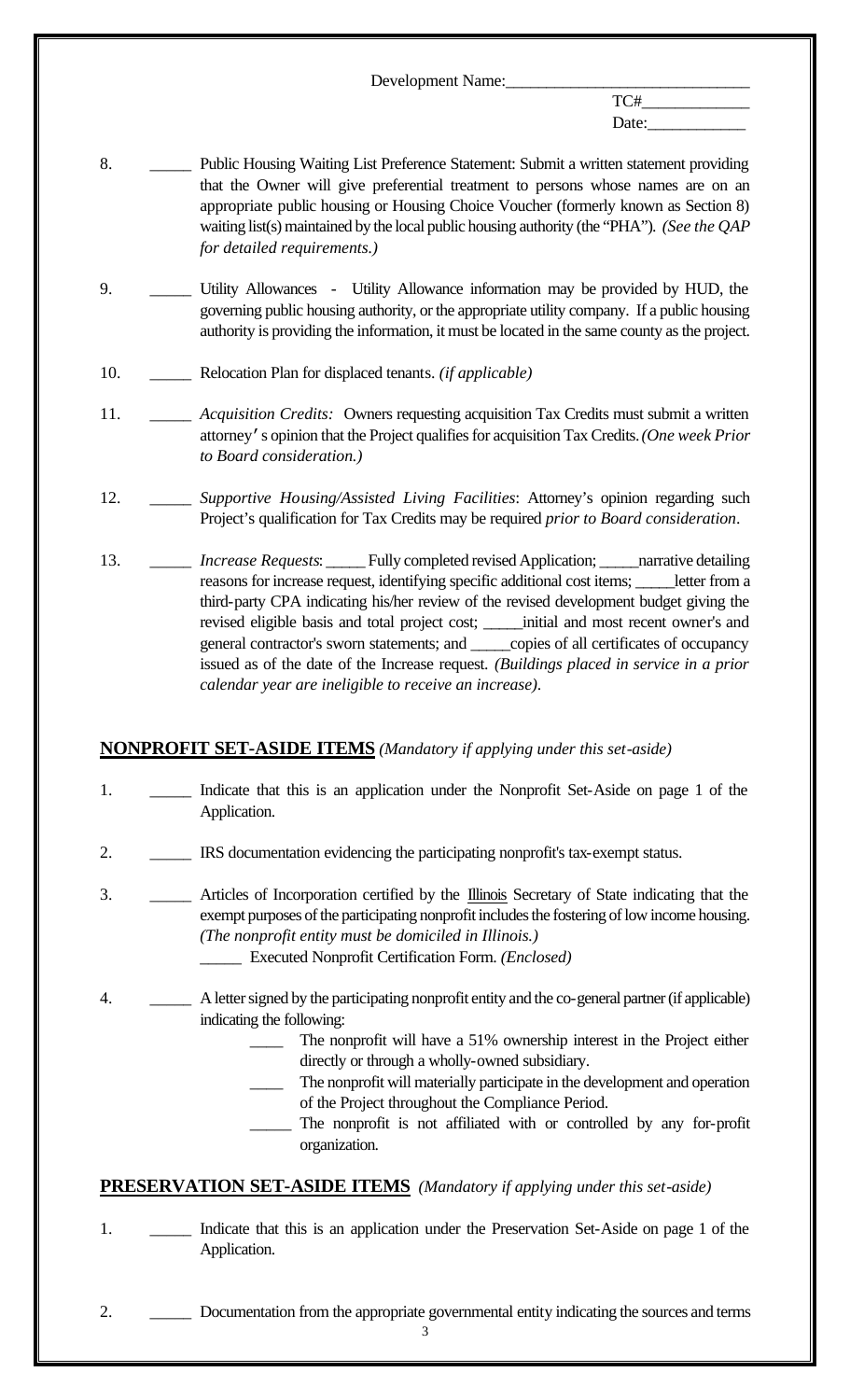Date:\_\_\_\_\_\_\_\_\_\_\_\_

 $TC#$ 

of the existing financing on the Project.

- 3. \_\_\_\_\_ Narrative explaining the danger of the Project being lost as affordable housing and how the Low Income units will be preserved.
- 4. \_\_\_\_\_\_\_\_\_ All of the following items
	- \_\_\_\_\_ current tenant income profile of the Project
	- \_\_\_\_\_ current rent schedule for the Project
	- \_\_\_\_\_ written explanation in any cases where the Project's proposed rents exceed current rent levels
- 5. \_\_\_\_\_ All Items required in the Underwriting section for rehabilitation projects.
- 6. \_\_\_\_\_ Physical Needs Assessment must be performed by an architect approved by the Authority and submitted with the application.

#### **SMALL PROJECT SET-ASIDE ITEMS** *(Mandatory if applying under this set-aside)*

1. \_\_\_\_\_\_\_\_ Indicate that this is an application under the Small Project Set-Aside on page 1 of the Application. *(The Project must equal a total of no more than forty-two (42) units.)*

#### **SCORING ITEMS** *(Include ALL that are applicable) (Refer to the QAP for complete descriptions and requirements of each scoring category.)*

- 1. \_\_\_\_\_\_ Self Scoring Sheet: Please prepare a self scoring sheet of the points you believe the application should receive.
- 2. Project Market Evaluation: The Authority will review the site and market study submitted with the Application to determine the number of points to award in this category.
- 3. \_\_\_\_\_ Homeownership/Longer Extended Use Period: Indicate the Extended Use Period on the relevant portion of the Application and include, in narrative form, a feasible plan to provide affordable homeownership opportunities to qualifying tenants at the expiration of the Compliance Period.
- 4. \_\_\_\_\_ Lowest Income Tenants/Lowest Rents: Indicate the Lowest Income Tenant Election on the relevant portion of the Application, if applicable. *This is a separate election from the minimum set-aside election on the relevant portion of the Application.*
- 5. \_\_\_\_\_ Mixed Income: For Mixed Income Projects, include a written narrative of how the market rate units will be dispersed both among and within the buildings.
- 6. \_\_\_\_\_ Economic Efficiencies: (a.) Provide a letter from the appropriate public housing authority's Executive Director indicating a firm, written commitment for project- based assistance. \_\_\_\_\_ HUD Homeless Assistance programs: Provide commitment from HUD indicating that at least 50% of the units will receive project-based rental assistance for a minimum of 10 years.

Participation in a Housing Choice Voucher Conversion: Provide documentation evidencing the appropriate housing authority(ies) intent to convert Housing Choice tenantbased vouchers to project-based vouchers with the Application. The letter from the appropriate public housing authority(ies) should indicate (1) their intention to provide project-based assistance to the development, (2) the number of units which will receive such assistance (a minimum of 10% of the total units to receive points), (3) the length of time the assistance will be provided, and (4) an approximation as to when the assistance will be made available.

**SCORING ITEMS** *(continued)*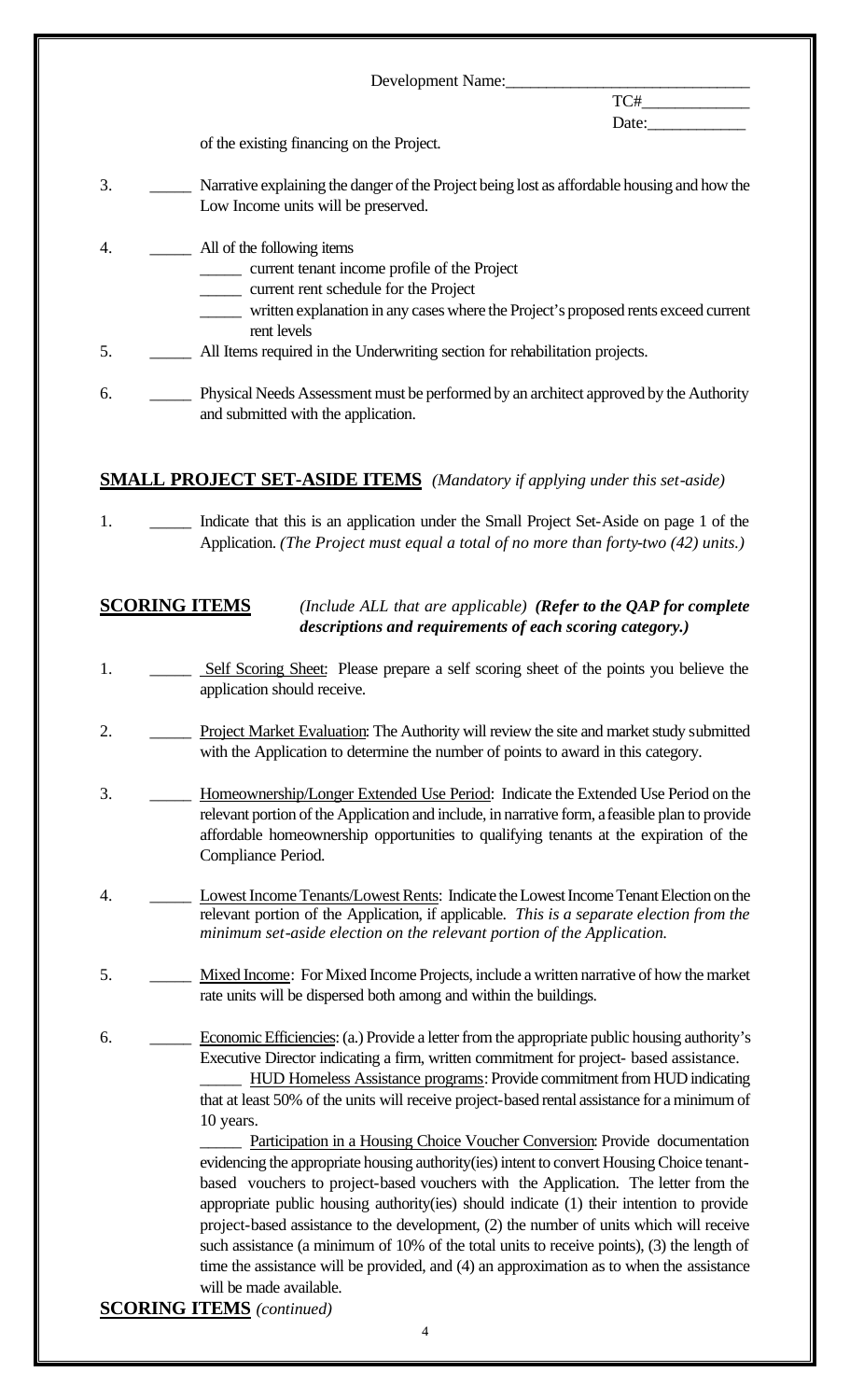Development Name: TC#\_\_\_\_\_\_\_\_\_\_\_\_\_ Date:\_\_\_\_\_\_\_\_\_\_\_\_ Other Project-based Rental Assistance programs: Provide commitment which will be reviewed and approved by the Authority. (b.) Equity Leveraging – Based on the percentage of total project cost fully amortized by debt .  $-40%$ \_\_\_\_\_ 50% 7. **Evidence of Fixed Rate/Long Term Financing: Provide written evidence of commitments** for grants and permanent financing, including approvals of assumptions of debt, that meet the requirements for points in this category. *Refer to the QAP for a detailed description of the items that must be contained in these financing commitment letters.* 8. \_\_\_\_\_ Project Location: Verify that the Project is actually located within the municipality identified on the relevant portion of the Application, and indicate which sub-category is applicable to the Project. (Indicate neighborhood for IWOP). 9. \_\_\_\_\_ Zoning: Letter from local zoning administrator or appropriate party that contains all items specified in the QAP. \_\_\_\_\_ Copy of annexation agreement if annexation of the Project site is contemplated. 10. <u>\_\_\_\_\_</u> Plans and Drawings: The plans must evidence that the project will fully comply with fair housing requirements, as defined in the Fair Housing Amendments Act of 1988. Include all of the following: exterior architectural drawings (elevations) \_\_\_\_\_ schematic floor plan \_\_\_\_\_ site plan \_\_\_\_\_ photographs of site *(An 8 1/2 x 11 colored rendering of the building(s) elevation will be required for all Projects presented to the Board for approval, no less than 2 weeks prior to the scheduled board meeting in .jpeg, .ppt format or by regular mail.)* 11. **\_\_\_\_\_\_ Developer Record:** Complete the Developer Previous Participation Form, contained in the Application for the General Partner. The development experience of each principal of the general partner/managing member will be considered when awarding points. 12. \_\_\_\_\_\_\_\_ Targeting of Units: Indicate the specific Low Income target population on the relevant portion of the Application*.* \_\_\_\_\_ Brief marketing plan which references any intended services to be provided along with their sources of funding, if applicable. For rehabilitation projects, targeting persons with physical disabilities requires an architect's letter confirming the number of accessible and adaptable units (specify number of each) as such terms are defined in the Illinois Accessibility Code, and indicating that the requirements of the Environmental Barriers Act, the Americans with Disabilities Act, if applicable, and the design requirements contained in the Fair Housing Amendments Act of 1988 have been met*.* \_\_\_\_\_ Comprehensive service plan *(for supportive housing and assisted/supportive living facilitie*s). Include the following: \_\_\_\_\_ identify the contracted health care operator or services provider and their experience \_\_\_\_\_ services to be provided \_\_\_\_\_ sources of funding for such services \_\_\_\_\_ indicate the physical space used to provide such services **SCORING ITEMS** *(continued)*

5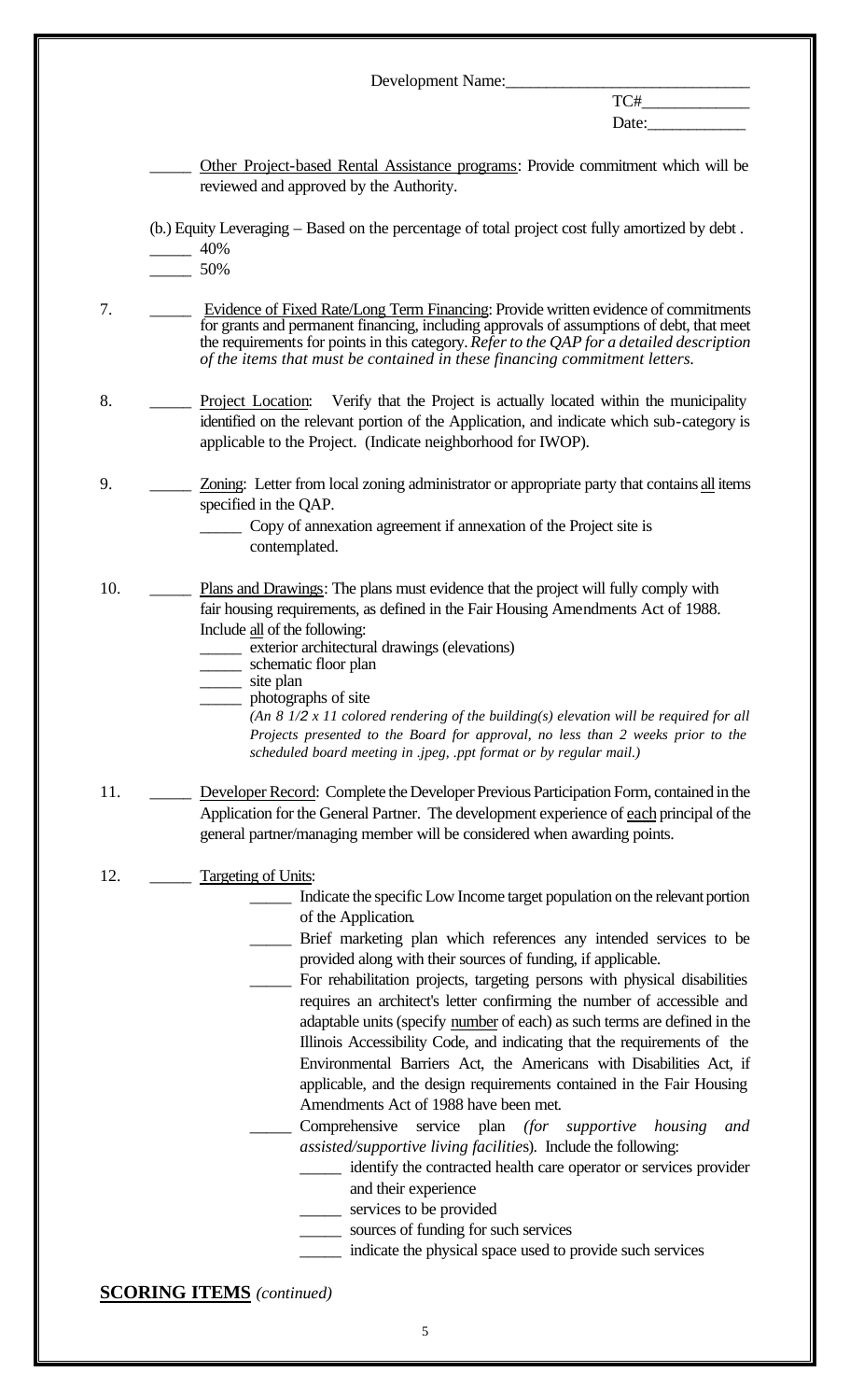TC#\_\_\_\_\_\_\_\_\_\_\_\_\_ Date:\_\_\_\_\_\_\_\_\_\_\_\_

> For projects targeting families with children, indicate the number of families with children that will be served (# of 3+ bedrooms) on the relevant portion of the Application.

- 13. **\_\_\_\_\_\_ Community Support:** Letter of support from appropriate chief elected official.
- 14. Community Impact: A written statement detailing either the Project's adherence to at least three of the five smart growth principles referenced in the QAP, or the use of existing housing as part of a community revitalization plan.
- 15. \_\_\_\_\_ Minority Participation: Certification by the Illinois Business Enterprise Council for Minorities, Females and Persons with Disabilities. *(Be sure to supply ownership percentages as outlined in the Minority Participation scoring category; nonprofit organizations must provide a list of their board members clearly indicating those members who are minority and/or female in place of this Certification.)*
- 16. \_\_\_\_\_ Project Design/Amenities: Written summary of the design elements and/or amenities delineated in the QAP. Provide the page numbers in the site and market study submitted with the Application that reference these design elements and/or amenities.
- 17. \_\_\_\_\_ Surrounding Site Amenities: Written summary of the surrounding site amenities delineated in the QAP. Provide the page numbers in the site and market study submitted with the Application that reference these design elements and/or amenities.
- 18. **Local Nonprofit Organization Participation:** Articles of incorporation certified by the Illinois Secretary of State indicating that the exempt purposes of the participating nonprofit includes the fostering of low income housing.
	- \_\_\_\_\_ Executed Nonprofit Certification Form. *(Enclosed in application packet.)*

#### **PROJECT STANDARDS ITEMS** *(Mandatory for ALL applicants)*

- 1. **\_\_\_\_\_** General contractor's or architect's certification confirming the costs reflected in the Project's development budget portion of the Application.
- 2. \_\_\_\_\_ Thirty (30) year proforma which also identifies assumptions. *(Use enclosed format. This proforma format will also be part of the disk version of the Application.)*
- 3. \_\_\_\_\_ Written explanation and supporting documentation, including operating expenses for comparable developments, for any Project with operating expenses that fall outside the range identified in the QAP.
- 4. \_\_\_\_\_ Written explanation if the vacancy rate differs from that identified in the QAP.
- 5. \_\_\_\_\_ Written explanation of the property tax estimate used in the cash flow analysis.
- 6. \_\_\_\_\_ *Rehabilitation Projects*:
	- \_\_\_\_\_ itemized list of rehabilitation work to be completed scope of work (must address major systems)
	- \_\_\_\_\_ physical needs assessment performed by an architect/engineer approved by the Authority
	- all items listed under the Market Evaluation section of this checklist for occupied rehabilitation projects.
- 7. \_\_\_\_\_ *Projects with Rental Assistance Contracts*: For Projects utilizing rental assistance contracts, the following documentation must be provided: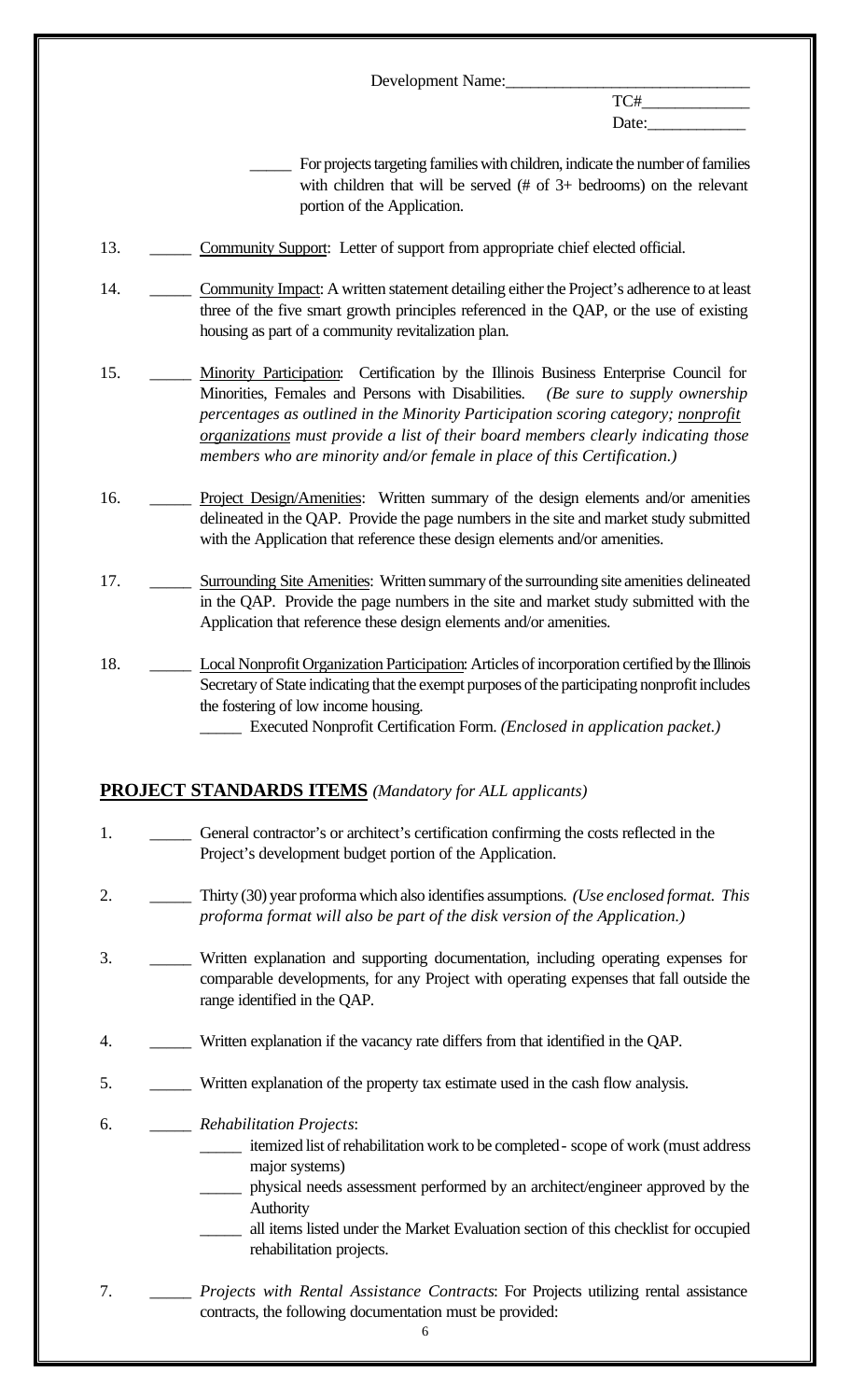$TC#$ Date:\_\_\_\_\_\_\_\_\_\_\_\_

## **PROJECT STANDARDS ITEMS** *(Mandatory for ALL applicants) (continued)*

- approval of rental assistance contract which identifies the actual years covered by the contract
- narrative explanation of how the rental assistance contract amounts will be replaced once terminated
- 8. \_\_\_\_\_ *Grants and Federal Subsidies*: Third-party certified public accountant's or attorney's opinion for any type of grant funds or federal subsidies. *(Prior to Board consideration)*
- 9. \_\_\_\_\_ *Per unit cost waiver request*, including written explanation, if per unit cost limitations are exceeded.
- 10. \_\_\_\_\_ *Rehabilitation per unit cost waiver request*, including written explanation, if per unit rehabilitation threshold is not met. *(Preservation-eligible Projects only)*
- 11. \_\_\_\_\_ *Written explanation of capacity* to undertake the proposed Project if the Project Owner, general partner, members or principals (i) has/have been previously approved for a Tax Credit project that has not been placed in service as of the applicable Application Period deadline date, or (ii) is submitting multiple Applications during a given Application Period.
- 12. \_\_\_\_\_ *Fair Housing Act Design Requirements Certification*: Submit an architect's certification which certifies that the proposed Project will be constructed in compliance with the design and construction requirements set forth in Section 100.205 of the Fair Housing Amendments Act of 1988 regulations (24 CFR 100.205).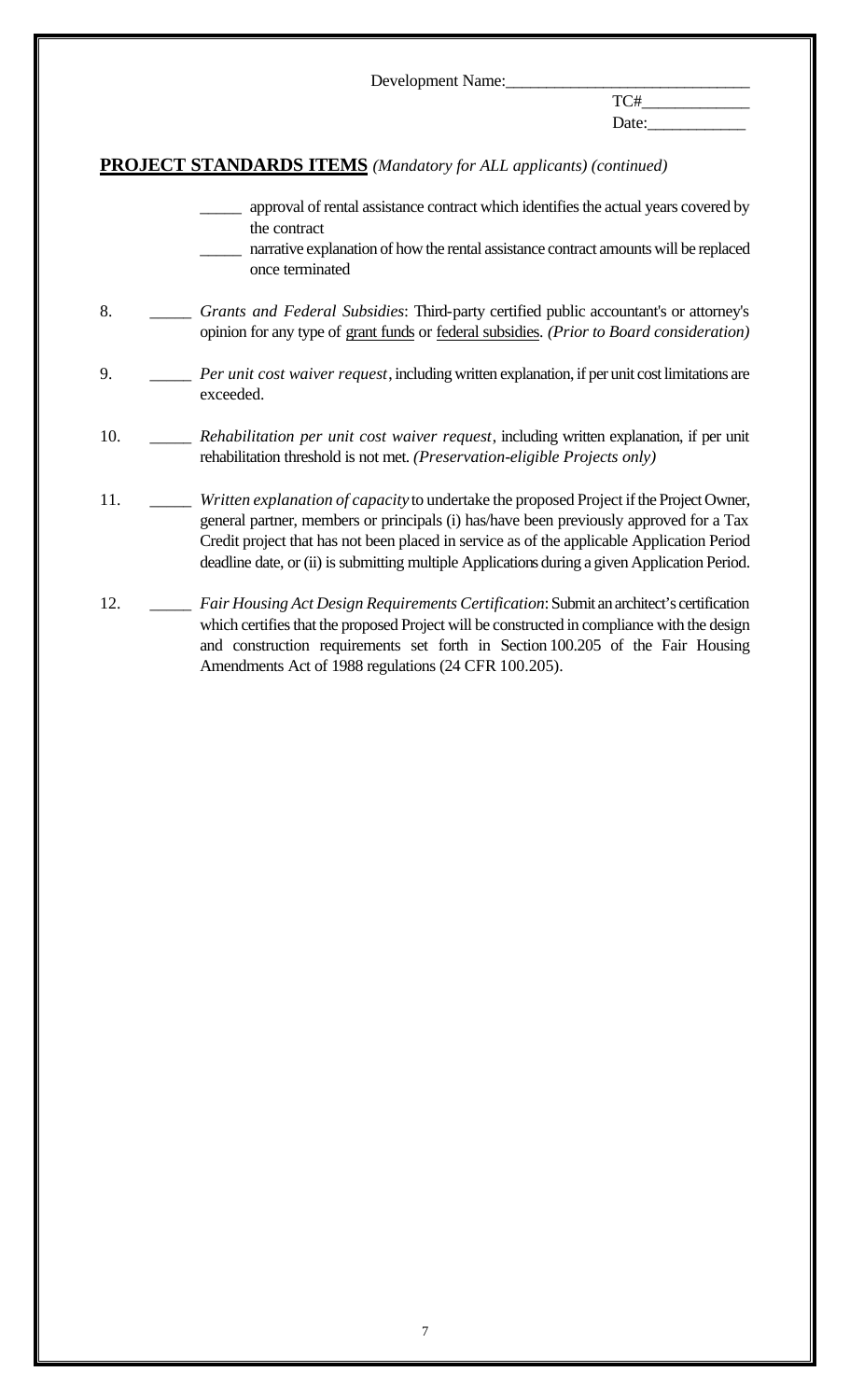$TC#$ 

#### Date:\_\_\_\_\_\_\_\_\_\_\_\_

#### **Agreement and Certification**

The undersigned is responsible for ensuring that the project consists or will consist of a qualified low-income building(s) as defined in Section 42 of the Internal Revenue Code of 1986 as amended, and will satisfy all applicable requirements of federal and state law in the acquisition, rehabilitation, construction and operation of the project to receive the low-income housing tax credit, including, but not limited to, the Fair Housing Act, 42 U.S.C. '3601 et seq. If a new construction project is being proposed, the undersigned certifies that the proposed Project will be constructed in compliance with the design and construction requirements set forth in Section 100.205 of the Fair Housing Amendments Act of 1988 regulations (24 CFR 100.205).

The undersigned is responsible for all calculations and figures relating to the determination of the eligible basis for the building and understands and agrees that the amount of the tax credit is calculated by reference to the figure(s) submitted with this application, as to the eligible basis and qualified basis of the project and individual buildings.

The undersigned hereby makes application to the Illinois Housing Development Authority for reservation, carryover allocation or allocation of housing tax credit dollar amounts as listed in the application. The undersigned agrees that the Illinois Housing Development Authority will at all times be indemnified and held harmless against all losses, costs, damages, expenses and liabilities whatsoever their nature or kind (including, but not limited to attorney's fees, liquidation and court costs, amounts paid in settlement, and amounts paid to discharge judgment, any loss from judgment from Internal Revenue Service) directly or indirectly resulting from, arising out of, or related to acceptance, consideration and approval or disapproval of such allocation request.

Any project under any program of the Authority shall be affirmatively marketed, and available for occupancy by all persons regardless of race, national origin, religion, creed, sex, age, handicap, marital or family status.

The implementation of any project under any program of the Authority shall minimize the involuntary displacement of low-income households. Your signature on this application indicates your receipt of this statement and your agreement to comply with the Authority's non-displacement in housing policy. You further agree to conform to the policy in every phase of the planning, implementation, and operation.

Your signature will also indicate your understanding that the Authority's willingness to issue a reservation letter to you for low-income housing tax credit dollars is conditioned upon your agreement to comply with these policies.

The undersigned, as an essential part of the application for allocation of low-income housing tax credits hereby certifies that the information contained herein is true to the best of the undersigned's knowledge and belief. Falsification of information supplied in this application may disqualify the building for tax credits which could result in the recapture of these tax credits as defined under Section 42 of the Internal Revenue Code. The information given by applicant may be subject to verification by the Illinois Housing Development Authority.

The undersigned understands that this application and all of the supporting documentation submitted with the application is subject to the Illinois Freedom of Information Act (5 ILCS 140) (the "FOIA") and all or part of such submission may be open to public inspection. Any claim that the information submitted is exempt from disclosure must (i) be made as part of the submission, (ii) identify each paragraph or document containing the information alleged to be exempt, (iii) reference the specific statutory basis for the claimed exemption (see Section 7 of the FOIA) and (iv) provide an explanation as to why the information meets the requirements for the exemption. IHDA will ultimately determine whether in fact such exemption does apply.

IN WITNESS WHEREOF, the owner has caused this document to be duly executed in its name on this \_\_\_\_\_\_\_ day of \_\_\_\_\_\_\_\_\_\_\_\_\_\_\_\_\_\_\_, 2003.

Owner

By:\_\_\_\_\_\_\_\_\_\_\_\_\_\_\_\_\_\_\_\_\_\_\_\_\_\_\_\_\_\_\_\_\_\_\_\_\_\_\_\_\_ Its General Partner(s)

\_\_\_\_\_\_\_\_\_\_\_\_\_\_\_\_\_\_\_\_\_\_\_\_\_\_\_\_\_\_\_\_\_\_\_\_\_\_\_\_\_\_\_

\_\_\_\_\_\_\_\_\_\_\_\_\_\_\_\_\_\_\_\_\_\_\_\_\_\_\_\_\_\_\_\_\_\_\_\_\_\_\_\_\_\_\_

By:\_\_\_\_\_\_\_\_\_\_\_\_\_\_\_\_\_\_\_\_\_\_\_\_\_\_\_\_\_\_\_\_\_\_\_\_\_\_\_\_\_ Signature

\_\_\_\_\_\_\_\_\_\_\_\_\_\_\_\_\_\_\_\_\_\_\_\_\_\_\_\_\_\_\_\_\_\_\_\_\_\_\_\_\_\_\_ Printed Name

Title